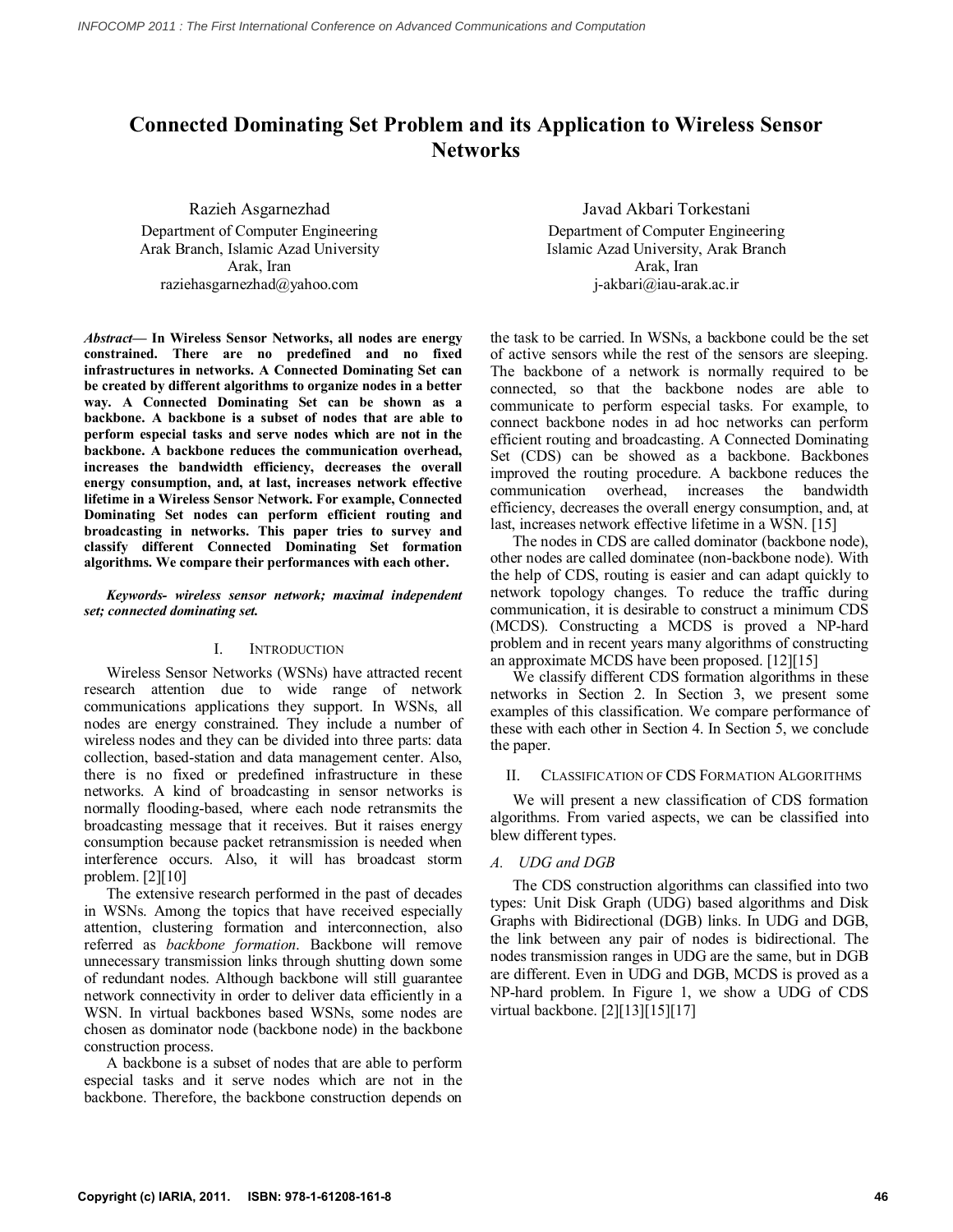

Figure 1. A sample for UDG of CDS virtual backbone [15]

## *B. MIS Based and Non-MIS Based*

Independent set (IS) of a graph G is a subset of vertices so that no two vertices are adjacent in the subset. Maximal Independent set (MIS) is an IS, so that it is not a subset of any other IS. Note that in an undirected graph an MIS is also a Dominating Set (DS). The MIS based algorithms have two kinds of realization. The optimal nodes selection is based on some criterions such as node degree, rest energy of node, and node id, etc. [8] [15] [18] [19]

## *C. Centralized Algorithms and Decentralized Algorithms*

Algorithms that construct a CDS can be divided into two types: centralized algorithms and decentralized algorithm. The centralized algorithms in general result in a smaller CDS with a better performance ratio than that of decentralized algorithm. The decentralized algorithms also can be divided into two types: distributed algorithms and localized algorithms. In distributed algorithms, the decision process is decentralized. But, in the localized algorithms, the decision process is not only distributed also requires only a constant number of communication rounds. Most of the distributed algorithms find a MIS then, connect this set. [3][8][9][18][19]

## *D. Pruning-Based Algorithms*

Some algorithms use pruning rules to reduce the redundant nodes of backbone. In often these algorithms, all nodes of network considered to be backbone nodes for creating CDS. Then they pruned its redundant nodes to can create MCDS. [2][4][[5-6] [15] [19]

## III. SOME EXAMPLES OF THIS CLASSIFICATION

We will present some examples of this classification and explain their approaches.

A completely localized algorithm was proposed to construct CDS in general graphs. At first, all vertices are unmarked. Then, they exchange their open neighborhood information with their one-hop neighbors. Thus, each node knows all of its 2-hop neighbors. The marking process applies the following simple rule: any vertex having two unconnected neighbors so that they are marked as a dominator. At last, the set of marked vertices form a CDS, but it had a lot of redundant nodes. There are two pruning principles so that they are provided to post-process the DS, according to the neighborhood subset coverage. Also, when two of its connected neighbors in S with higher ids can cover all of *u̕* s neighbors then node *u* will be deleted from S. This pruning idea is expressed to the following general rule [11]. According to this rule, if there is *k* connected neighbors with higher ids in S so that can cover all *u̕* s neighbors then, a node *u* can be removed from *S*. [19]

*Guha et al*. [9] proposed two CDS construction approach. The algorithm1 begins through marking all vertices white. At first, the algorithm selects the node with the maximal number of white neighbors. The selected vertex is marked black and its neighbors are marked gray. The algorithm iteratively seeks the gray nodes and their white neighbors, and it selects the gray node or the pair of nodes, whichever has the maximal number of white neighbors. The selected node or the selected pair of nodes is marked black, and also their white neighbors marked gray. The algorithm terminates, when all of the vertices are marked gray or black. All the black nodes form a CDS. This algorithm results in a CDS of size at most *2(1+H (∆)).│OPT│*, where *H* is the harmonic function, and *OPT* refers to a MCDS.



Figure 2. An example of Guha and Khuller's algorithm 1 (above) [9]

The algorithm2 also begins through coloring all nodes white. A *piece* is defined to be either a connected black component, or a white node. The algorithm includes two phases. The first phase iteratively selects a node that yield the maximum reduction of the number of pieces. A node is marked black and its white neighbors are marked gray, when it is selected. At last, the first phase terminates when no white node left. Therefore, there exists at most *│OPT│* number of connected black components. The second phase constructs a Steiner Tree to connect all the black nodes through coloring chains of two gray and black nodes. The size of the resulting CDS formed via all black nodes is at most *(3+ln(∆))│OPT│*.[9]

*Das et al*. [8] proposed the distributed implementations of the two greedy algorithms. The first algorithm grows one node with maximum degree to be form a CDS. A node must know the degree of all nodes in the graph. Each step selects either a one- or two-edged path from the current CDS. Then the nodes in the CDS must know the number of unmarked neighbors for all nodes one and two hops from the CDS. This algorithm produces a CDS with approximation ratio of *2H(* $\Delta$ *)* in *O(* $|C|\Delta+|C|$ *)* time, using the *O(n* $|C|$ *)* messages, where the harmonic function, *n* is the total number of vertices, and *C* represents the final CDS.

In the second algorithm, they compute a DS and then select additional nodes to connect the set. According to the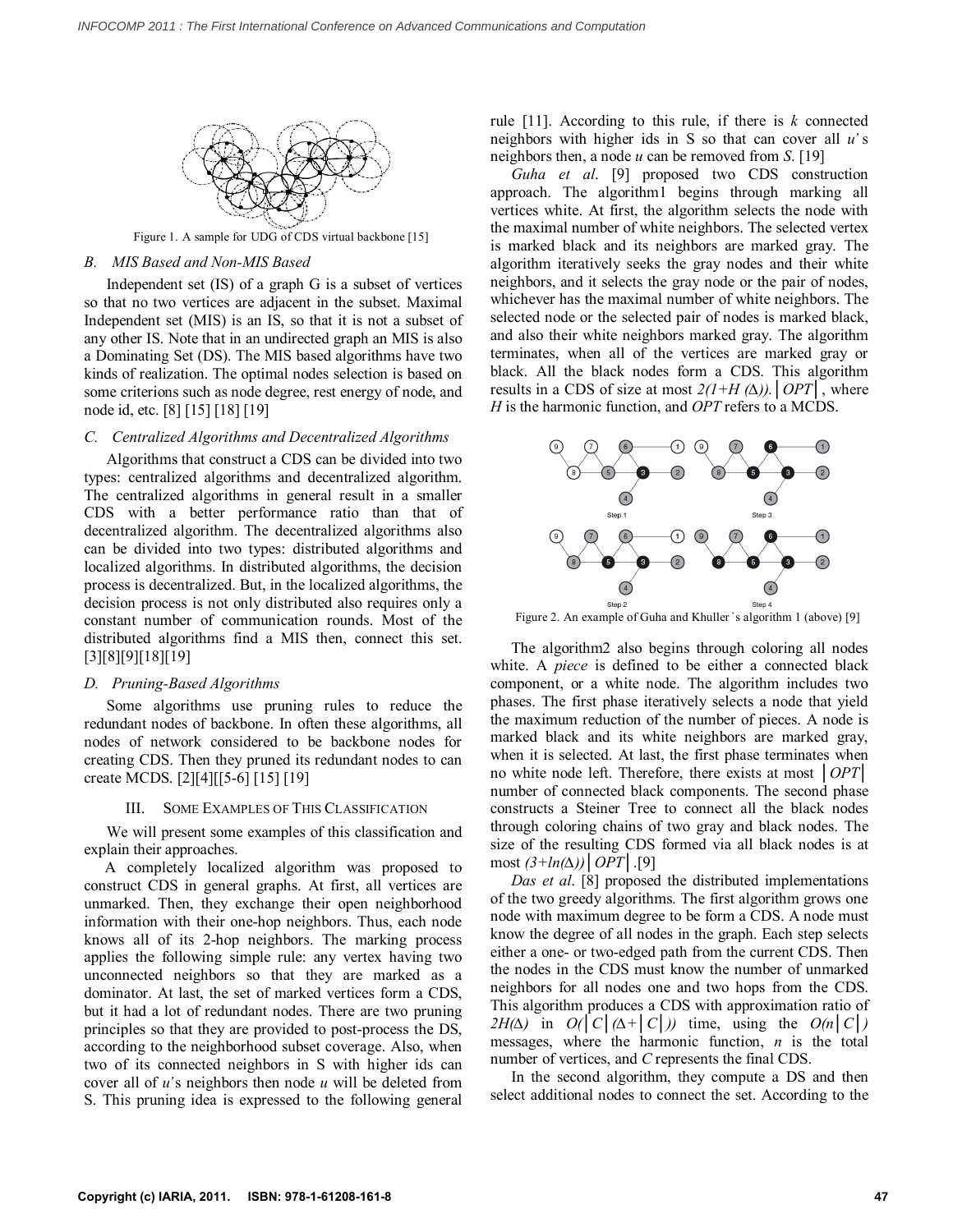DS in the first stage, an unmarked node compares its effective degree, with the effective degrees of all its neighbors in two-hop neighborhood. The greedy algorithm adds the node with maximum effective degree to the DS. When a DS is achieved, the first stage terminates. The second stage connects the components through a distributed minimum spanning tree algorithm. At last, the nodes in the resulting spanning tree compose a CDS. This algorithm has time complexity of *O((n+│C│) ∆)*, and message complexity of  $O(n|C|+m+n log(n))$ . It have the MCDS with a ratio of  $2H(\Delta)+1$ , where *m* is the cardinality of the edge set.

*Akbari et al*. [2] proposed an intelligent backbone formation algorithm according to distributed learning automata (DLA). The worst case running time and message complexity of the backbone formation algorithm has a 1/(1 ε) optimal size backbone. This was why that it was shown that through a proper choice of the learning rate of the algorithm, a trade-off between the running time and message complexity of algorithm with the backbone size can be made.

In implementation, a network of the learning automata isomorphic to the UDG was used. At first, it formed through equipping each host to a learning automaton. At each stage of this approach, the learning automata randomly choose one of their actions so that a solution can be found in the CDS problem. The created CDS is evaluated via the random environment, and the action probability vectors of the learning automata are updated depending on the response received from the environment. At last, in an iterative process, the learning automata converge to a common policy and it constructs a minimum size virtual backbone for us.

This algorithm used a pruning rule to avoid choosing the same dominators. In this rule point of view, it increases the convergence speed, and also, decreases the running time of the proposed algorithm. With comparing the results of proposed algorithm with the other of the best known CDSbased backbone formation algorithms, the results show that their algorithm always outperforms the others in terms of the backbone size, and also its message overhead is only a few more than the least cost algorithm. [2]

*Alzoubi et al*. [3] provided two versions of an algorithm to construct the DS for a wireless network. In these algorithms, they employ the distributed leader election algorithm [6] to construct a rooted spanning tree. A labeling strategy is used to divide the nodes in the tree to be either black or gray, according to their ranks. The rank of a node is the arranged pair of its level and its id. The labeling process begins from the root node and finishes at the leaves. At first, the node with the lowest rank marks itself black and broadcasts a *DOMINATOR* message. According to the following rules, the marking process continues:

> "If the first message that a node receives is a *DOMINATOR* message, it marks itself gray and broadcasts a *DOMINATEE* message."[3]

 "If a node received *DOMINATEE* messages from all its lower rank neighbors, it marks itself black and sends a dominator message."[3]

When it reaches the leaf nodes, the marking process finishes. Just now, the set of black nodes form an MIS. At last, in the final phase the nodes connect in the MIS to form a CDS through *INVITE* and *JOIN* messages. This algorithm has time complexity of *O(n)*, and message complexity of  $O(n log(n))$ .

*Rai et al*. [15] proposed an algorithm for finding MCDS with using of DS. DSs are connected through using Steiner tree. The approximation algorithm includes of three stages. At first, the DS is determined through identifying the maximum degree nodes to discover the highest cover nodes. Then, it connects the nodes in the DS through a Steiner tree. At last, this tree prunes to form the MCDS. For local repair, rule *k* [11] is used to find the nodes so that can maintain the MCDS. This phase includes of the following steps:

- An arbitrary number say *id* is assigned to each node in the graph *G(V,E)*
- Each node is assigned white color
- The node *u* with maximum degree is taken from *G(V,E)* and color as black*, i.e*. Dominator
- All the neighbor nodes of the node *u* are Colored
- Do step 3-4 till all the nodes in the graph *G(V, E)* are colored either as black or gray.

Set of connectors *B* is found so that all the nodes in *D*  connected. The set of *D* and B includes black nodes and also dark gray nodes, respectively. A node in *B* is connected through at most K. Set of dark gray nodes along with given *D* could be found via Steiner tree. Interconnecting all the nodes in *D* are through adding new nodes between them. Steiner nodes are nodes that are in the Steiner tree but not in set *D*. At last, constructed CDS will include of black and dark gray nodes.

This steps present in the following:

- Select a gray node which is connected to Maximum (*K*) number of black nodes, set Its color as dark gray
- Check whether the Dominating Set *D*
- if *D* gets connected stop
- else go to step *1* with *K−1* number of Black nodes

Eventually, in the pruning phase, redundant nodes are deleted from the CDS to obtain the MCDS. These rules present in following steps:

- Select a minimum degree node *u* from *F*
- check if  $N[u]$  is subset of  $N[1]$  and  $N[2]$  and ... $N[n]$ where *i* belongs to  $F-\{u\}$
- if step 2 returns *true* then remove node *u* and go to step 1
- Otherwise do not remove node *u* and go to step 1

They also proposed a local repair algorithm to take care of node's deletion.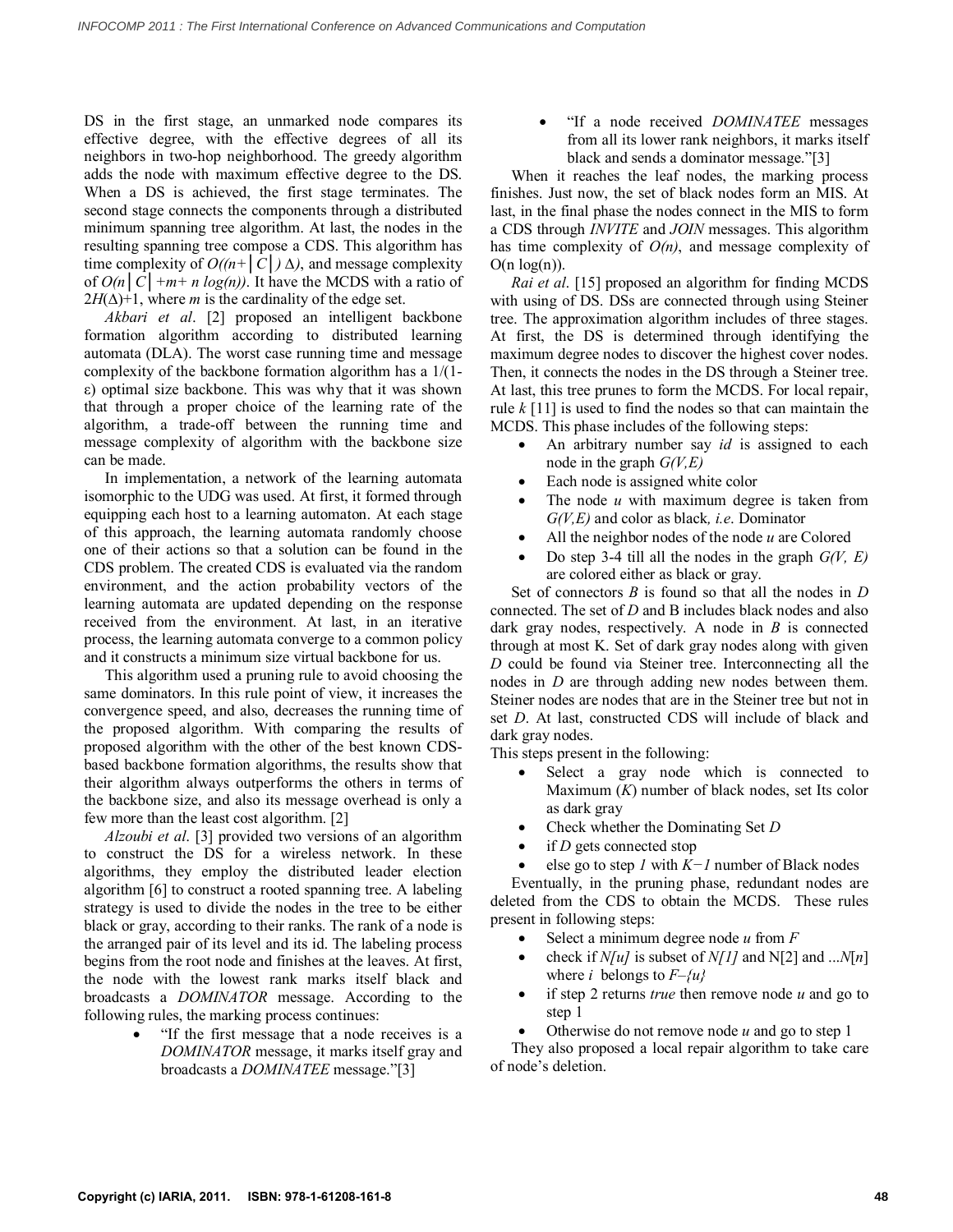

Figure 3. Show the final MCDS Backbone [15]

We have shown obtained solution of foresaid algorithm in above figure with a specific one.

*Li et al*. [13] proposed an algorithm for constructing CDS. They called it as Approximation Two Independent Sets based Algorithm (ATISA). The ATISA has three stages: (1) constructing a connected set (CS) (2) constructing a CDS (3) pruning the redundant dominators of CDS. ATISA constructs the CDS with the smallest size, compared with some well-known CDS construction algorithms. The message complexity of this algorithm is *O (n)*. The ATISA has two kinds of implementations: centralized and distributed. The centralized algorithm consists of three stages, which are CS construction stage, CDS construction stage, and pruning stage.

In the centralized algorithm, the initial node is selected randomly. Then the algorithm executed several rounds. When the first stage is ended, there are no black nodes generated in the network. The generated black node set is formed a CS. If a white node has black neighbors then, it will select the black neighbor with the minimum id as its dominator and it change its state into gray. If a white node only has the gray neighbors then, it will send an invite message to the gray neighbor with the minimum id and it change its state into gray. In the second stage, constructs a CDS and all the nodes are either black or gray. Finally, there is no white node left in the network. According to the third stage, if a black node with no children and if the neighbors of the black node are all adjacent to at least two black nodes, then the black node is put into connected set.

In the distributed implementation, all nodes are initialized white. After the first stage, there are white nodes, gray nodes, and black nodes. Then, in the second stage, there are black nodes, gray nodes and sometimes white nodes. White nodes can change their states into gray and also gray nodes can change their states into black. In the third stage, the redundant black nodes are deleted. [13]

*Xie et al*. [20] called their algorithm as Connected Dominating Set-Hierarchical Graph (CDS-HG). It is a distributed MCDS approximation algorithm. They showed that this algorithm generates smaller CDS sizes compared with the existing algorithms. Their algorithm includes of two phases. At first, in the first phase, rule1 (Essential Node Determination) is used. According to this rule, a set of dominators select for each hierarchical level so that all nodes in the next level are dominated by these dominators. A greedy strategy is used to select the dominators for creating a small initial DS. In the second phase, another rule

(rule2) is used to remove the redundant dominators. This process repeated from the lowest level to the highest level of the hierarchical graph. According to The greedy strategy that created CDS is connected. Also, the size of CDS generated is at most *(logn│opt│)*, where n is the number of nodes in the network and *│opt│* is the cardinality of a minimum DS. The computation complexity of their algorithm is  $o(n^2)$ . Because a centralized CDS algorithm is impractical for WSNs, Thus, they implemented a distributed algorithm based on competition. It includes of three phases: creating the initial CDS through competition and reducing the CDS size through applying rule2 on all dominators. Respectively, the computation and message complexities of their algorithm are  $o(\theta^2)$  and  $o(\theta)$ , where  $\theta$  is the maximum number of child nodes in graph. [20]

A virtual backbone was proposed for Wireless Ad-hoc Sensor Networks. According to this algorithm, the sensor network is divided into clusters. This algorithm includes of two phases. First, they clustered sensor nodes through clustering algorithm and then implemented the CDS algorithm to intra clusters. They assume all vertices are unmarked. They exchange their open neighborhood information with their one-hop neighbors. With using two pruning rules are provided to post-process the DS. If there exists a node v with higher id so that the closed neighbor set of u is a subset of the closed neighbor set of v, node u can be taken out from the CDS. [4]

*Acharya et al*. [1] proposed Energy-Aware Virtual Backbone Tree (EVBT) that it is a distributed algorithm for constructing a backbone in WSN. It chooses only nodes with enough energy levels as the member of the virtual backbone. Also, it introduced a concept of threshold energy level for members of virtual backbone. According to it, only nodes with energy levels above a predefined threshold are included in the EVBT. They used an undirected graph to represent a WSN. Sensor node that does not belong to the backbone is termed as *leaf node*. Every node in the network has an EVBT node. They term this EVBT node as the dominator of the corresponding leaf node. They presumed each node v knows its  $N(v)$ . They check two types of vertices. A tree node is a *fixed vertex* so that cannot be removed from the EVBT. It means that this vertex will be a part of the final solution. If energy level of *Non-fixed*  vertices is not above threshold energy level or its removal does not disjoin the resulting sub graph, then *Non-fixed*  vertices will be removed. At each step of the algorithm, at least one vertex is either fixed, or removed. It is presumed that at first, all the nodes in the network form the EVBT. At last, these non-removed and fixed vertices form the EVBT. They presumed, the sink node is leader to starts execution of algorithm.

In this algorithm, every node in the network has one virtual backbone node, which it selects as its dominator. This dominator will be parent node for that node. Any node in the network will forward its packet to its dominator. In this way the packet eventually reaches the sink node. [1]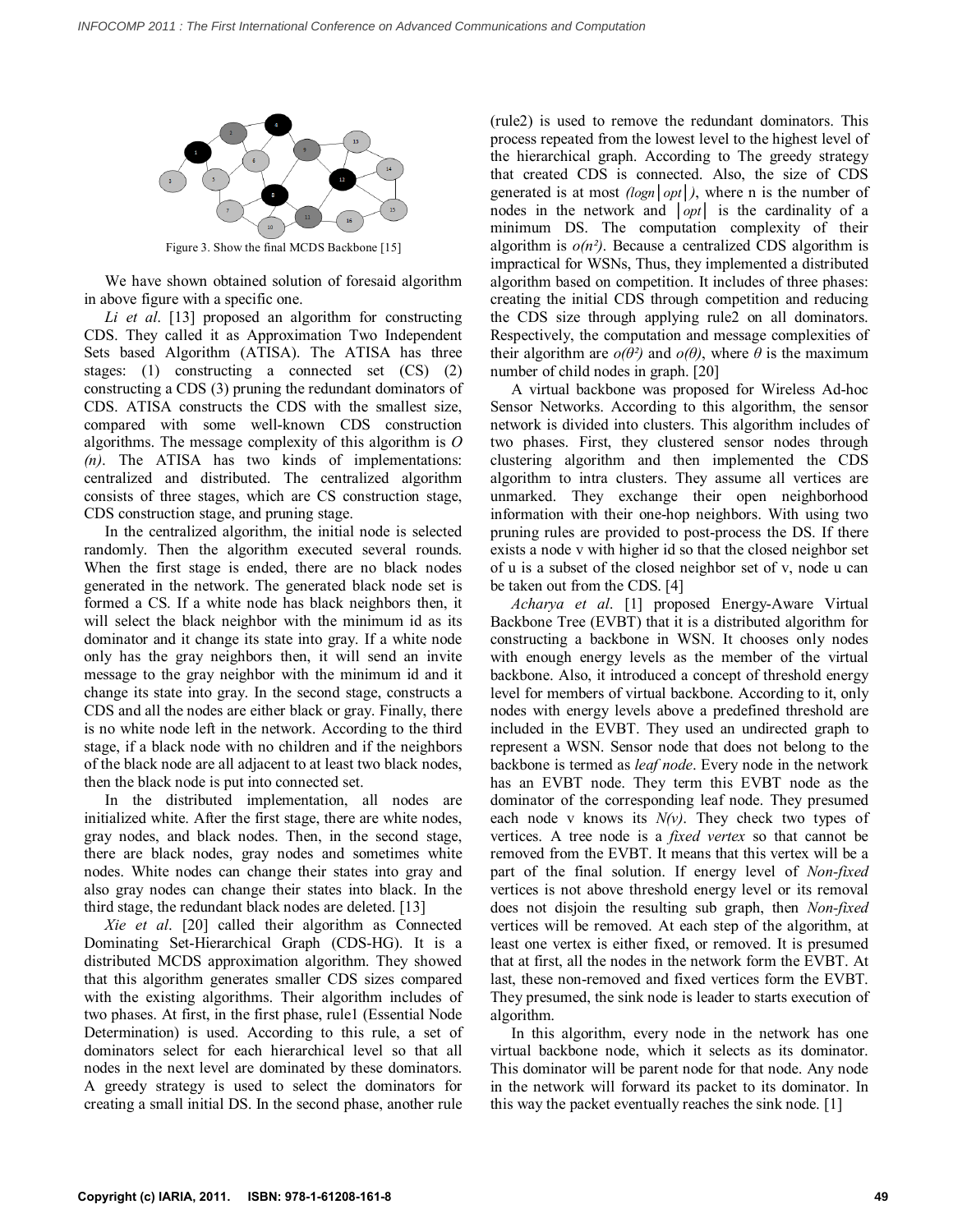*Hussain et al*. [10] constructed a CDS-based backbone to support the operation of an energy efficient network. It focused on three key ideas in their design: (1) a realistic weight matrix, (2) an asymmetric communication link between pairs of nodes, and (3) a role switching technique to prolong the lifetime of the CDS backbone. This algorithm is distributed in nature, and does not require global information. Hence, it is deterministic.

Corresponding with the weight comparison among neighbors, some suitable nodes get selected as dominators. The set of dominators is a MIS. At first, those selected dominators, in conjunction with some Connector nodes (dominator2 nodes), then on form the dominating set of the network. On the other side, nodes that are not part of the dominating set remain as dominatees, and use neighboring dominators as next hops for data communication. This algorithm presumed that all nodes know 2-hop away neighborhood information. The weight matrix used in r-CDS algorithm is: *Wᵢ(rᵢ, degᵢ, idᵢ)*. Node *i* is more suitable to be a dominator than neighboring node *j*, if any of the following is true: [10]

deg(u)- The effective node degree of node *u*

r(u)- The number of 2-hop away neighbors

- $r(i) < r(i)$
- $r(i) = r(j)$  and  $deg(i) > deg(j)$
- $r(i) = r(j)$  and  $deg(i) = deg(j)$  and  $id$  (i)  $\leq id$  (j)

According to this algorithm, sensor nodes in the r-CDS algorithm can have three different colors: white, gray and black. At first, all nodes are white. In continue, all nodes change their color to either black or gray. Black nodes form network backbone, but gray nodes remain as dominatees. In their algorithm, nodes can broadcast the following messages: *BLACK*, *GRAY* and d(u) messages. After each node knows about its two hop away neighborhood, all nodes broadcast their r values. A node u can become dominator1, if it wins in the weight comparison. Then, node *u* turns black and broadcasts a *BLACK* message in the neighborhood. If a white node v receives *BLACK* message from its neighbor *u*, so *v* becomes gray and broadcasts *GRAY* message. This *GRAY* message includes the pair (*v'* s id, *u'* s id). If a black node w receives *GRAY* message from a gray node *v* and also the id of another black node u, and if *w* and *u* are not connected yet, then *v* becomes dominator2 node to connect *u* and *w*. In that case, after receiving a *BLACK* message from a node *w*, if a gray node *u* has already received a notification so that there is a 2-hop away black neighbor *v* sent through a neighbor *x* and *v* has not been connected to *w* yet, then both *u* and *x* become dominator2 nodes to connect node *v* and node *w*. [10]

An algorithm was provided to find MCDS in UDG. It is based on the computation of convex hulls of sensor nodes. Also, it describes an algorithm to find MCDS from a CDS. This CDS is found via algorithm described in [11]. They have to do following steps: [14]

- Select a minimum degree vertex u from the CDS.
- Calculate *CH(N[u]).*
- Calculate *CH(N[i])*,  $i \in N(u)$ .
- Check if *CH(N[u])* is contained in *UCH (N[i])* where  $i \in N(u)$ .
- If step 2 returns true then remove vertex u and go to 1).
- Otherwise do not remove vertex *u* and go to step 1.
- Algorithm terminates when all the nodes in *C* are considered and the node remains in *C* construct the MCDS.

*Stojmenovic et al*. [16] According to the context of clustering and broadcasting, presented three synchronized distributed constructions of CDS. In all of these, the CDS includes of two kinds of nodes: the cluster-heads and the border-nodes. The cluster-heads form a MIS. If a node is not a cluster-head and there are at least two cluster-heads within its 2-hop neighborhood, then it is a border-node. The set of cluster-heads is extracted through three rankings such as: the id only, an ordered pair of degree and id, and an order pair of degree and location.

The selection of the cluster-heads is given via a synchronized distributed algorithm, which can be generalized to the following framework. Initially all nodes are colored white. In each stage of the synchronized distributed algorithm, all white nodes which have the lowest rank among all white neighbors are colored black. Then all white nodes adjacent to these black nodes are colored gray. Finally, the ranks of the remaining white nodes are updated. When all nodes are colored either black or gray, the algorithm ends. All black nodes form the cluster-heads. Algorithms have *О(n²)* message complexity and *Ω(n)* time complexity.

## IV. COMPARISON OF SOME ALGORITHMS

We have surveyed some well-known backbone formation algorithms in term of time and message complexity. Performance comparison of more algorithms is shown in below table. We can see that proposed algorithms in [3], [20] have the less time and massage complexity among other algorithms in this table.

Proposed algorithms in [9]-I, [9]-II result in a CDS of size at most *2(1+H (∆)).│OPT│* and *(3+ln (∆)).│OPT│*, where *H* is the harmonic function, and *OPT* refers to a MCDS. Also [20] results in a CDS of size at most *(logn).│OPT│.*

TABLE I. PERFORMANCE COMPARISON

|            | Performance comparison  |                     |                                      |
|------------|-------------------------|---------------------|--------------------------------------|
| Ref.       | Approximation<br>factor | Time complexity     | Message complexity                   |
| [2]        |                         | $O(\Delta)$         | $O(n\Delta^2)$                       |
| [3]        | $8$ opt $+1$            | O(n)                | $O(n \log(n))$                       |
| $[8]-1$    | $2H(\Delta) + 1$        | $O((n+$<br>$\Delta$ | $\vert +m+nlog(n)\rangle$<br>O(n   C |
| $[8]$ -II  | $2H(\Delta)$            | 71+                 | O(n)                                 |
| $[16]$     | $\boldsymbol{n}$        | $\Omega(n)$         | $O(n^2)$                             |
| [19]       | O(n)                    | $O(\Delta^3)$       | $\Theta(m)$                          |
| $[20]$ -I  |                         | $O(n^2)$            |                                      |
| $[20]$ -II |                         | $O(n^2)$            | O(n                                  |